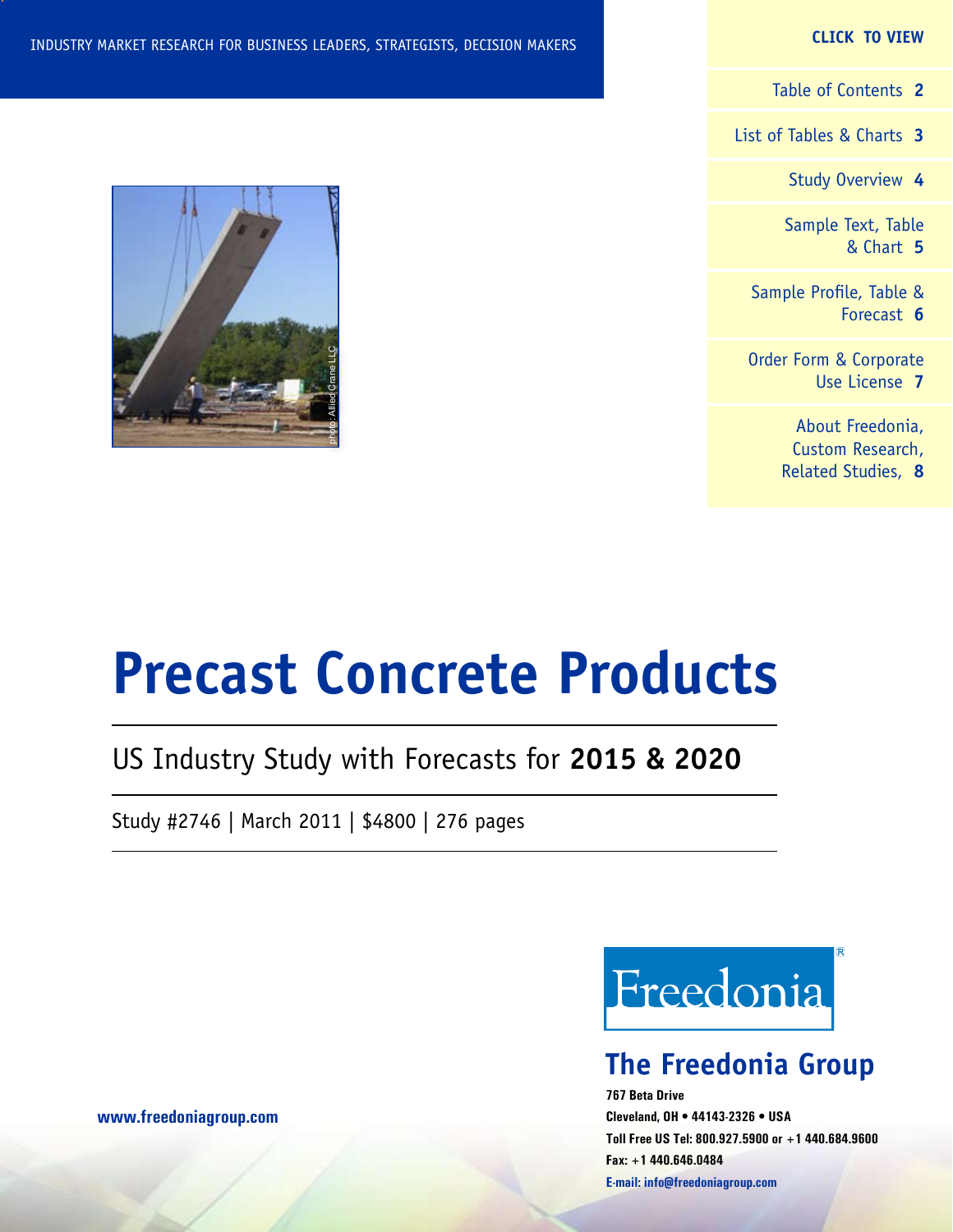#### <span id="page-1-0"></span>Study #2746 March 2011 \$4800 276 Pages

### **Precast Concrete Products**

US Industry Study with Forecasts for *2015 & 2020*

### **Table of Contents**

### Executive Summary

#### Market EnvironmenT

| Macroeconomic Environment5            |  |
|---------------------------------------|--|
|                                       |  |
| Construction Trends 14                |  |
| Residential Buildings 17              |  |
| Housing Starts  20                    |  |
| Housing Stock 24                      |  |
| Improvements & Repairs 28             |  |
| Nonresidential Buildings  29          |  |
|                                       |  |
| Improvements & Repairs 32             |  |
| Nonresidential Building Stock 34      |  |
| Nonbuilding Construction 36           |  |
| Nonbuilding Construction Stock  38    |  |
| Public Highway Spending  39           |  |
| Water & Sewer Spending  41            |  |
| Agricultural Outlook  44              |  |
|                                       |  |
|                                       |  |
| Building Code Regulations 51          |  |
| Building Construction Practices 54    |  |
| Nonbuilding Construction Practices 55 |  |
| Environmental Issues 56               |  |
|                                       |  |
| Other Certification Programs 58       |  |
| Emissions & Energy Use Reductions 60  |  |
|                                       |  |
| American Recovery and Reinvestment    |  |
|                                       |  |
|                                       |  |
|                                       |  |
|                                       |  |

#### PRODUCTS

| Demand by Product  73                   |  |
|-----------------------------------------|--|
| Structural Building Components  75      |  |
|                                         |  |
| Prefabricated Building Systems 82       |  |
| Structural Supports  85                 |  |
| Underground Structural Products 90      |  |
| Other Structural Building Components 95 |  |
| Architectural Building Components 97    |  |
| Decorative Façades  100                 |  |

| Roofing Tiles 101                    |  |
|--------------------------------------|--|
| Door & Window Components 102         |  |
|                                      |  |
| Interior Walls 104                   |  |
|                                      |  |
| Other Products  105                  |  |
| Transportation Products  106         |  |
|                                      |  |
| Noise Barriers  111                  |  |
| Traffic Barriers  112                |  |
| Pavement Slabs  113                  |  |
|                                      |  |
| Water & Waste Handling Products  115 |  |
| Septic Tanks  118                    |  |
|                                      |  |
| Other Products  121                  |  |
| Cemetery Products  122               |  |
|                                      |  |
| Mausoleums & Other Products 125      |  |
| Agricultural Products 126            |  |
| Feed & Watering 128                  |  |
| Animal Containment & Other 128       |  |
| Other Precast Concrete Products 129  |  |
| Retaining Walls  131                 |  |
|                                      |  |
|                                      |  |

#### MARKETS

| Nonresidential Buildings  137 |  |
|-------------------------------|--|
|                               |  |
| Improvement & Repair 143      |  |
|                               |  |
|                               |  |
|                               |  |
|                               |  |
|                               |  |
|                               |  |
| Improvement & Repair 160      |  |
|                               |  |

#### REGIONS

| Regional Demographic & Economic Trends. 166 |  |
|---------------------------------------------|--|
| Population Patterns 167                     |  |
| Economic Outlook  169                       |  |
| Regional Construction 172                   |  |
|                                             |  |
|                                             |  |

| Regional Demand for Precast |  |
|-----------------------------|--|
| Concrete Products  178      |  |
|                             |  |
|                             |  |
| Middle Atlantic 184         |  |
|                             |  |
| East North Central  188     |  |
| West North Central 189      |  |
|                             |  |
| South Atlantic 193          |  |
| East South Central  195     |  |
| West South Central  196     |  |
|                             |  |
|                             |  |
|                             |  |

Freedonia

#### INDUSTRY STRUCTURE

| Industry Composition  203             |  |
|---------------------------------------|--|
|                                       |  |
|                                       |  |
| Product Developments  214             |  |
| Competitive Strategies 217            |  |
| Vertical & Horizontal Integration 219 |  |
|                                       |  |
|                                       |  |
| Mergers & Acquisitions 223            |  |
| Cooperative Agreements 224            |  |
|                                       |  |

#### Company Profiles

| Amcon Block & Precast  226           |
|--------------------------------------|
| Americast Incorporated 227           |
| Ameron International  228            |
|                                      |
|                                      |
|                                      |
| Coreslab International  234          |
|                                      |
|                                      |
| East Texas Precast 241               |
|                                      |
| Fabcon Incorporated  244             |
| Finfrock Industries  245             |
| Foster (LB) Company  246             |
| Gage Brothers Concrete Products  247 |
|                                      |
| HeidelbergCement AG  251             |
| (continued on following page)        |

### **Page 2 [Order now, click here!](#page-6-0)**

#### [Click here to purchase online](http://www.freedoniagroup.com/DocumentDetails.aspx?Referrerid=FM-Bro&StudyID=2746)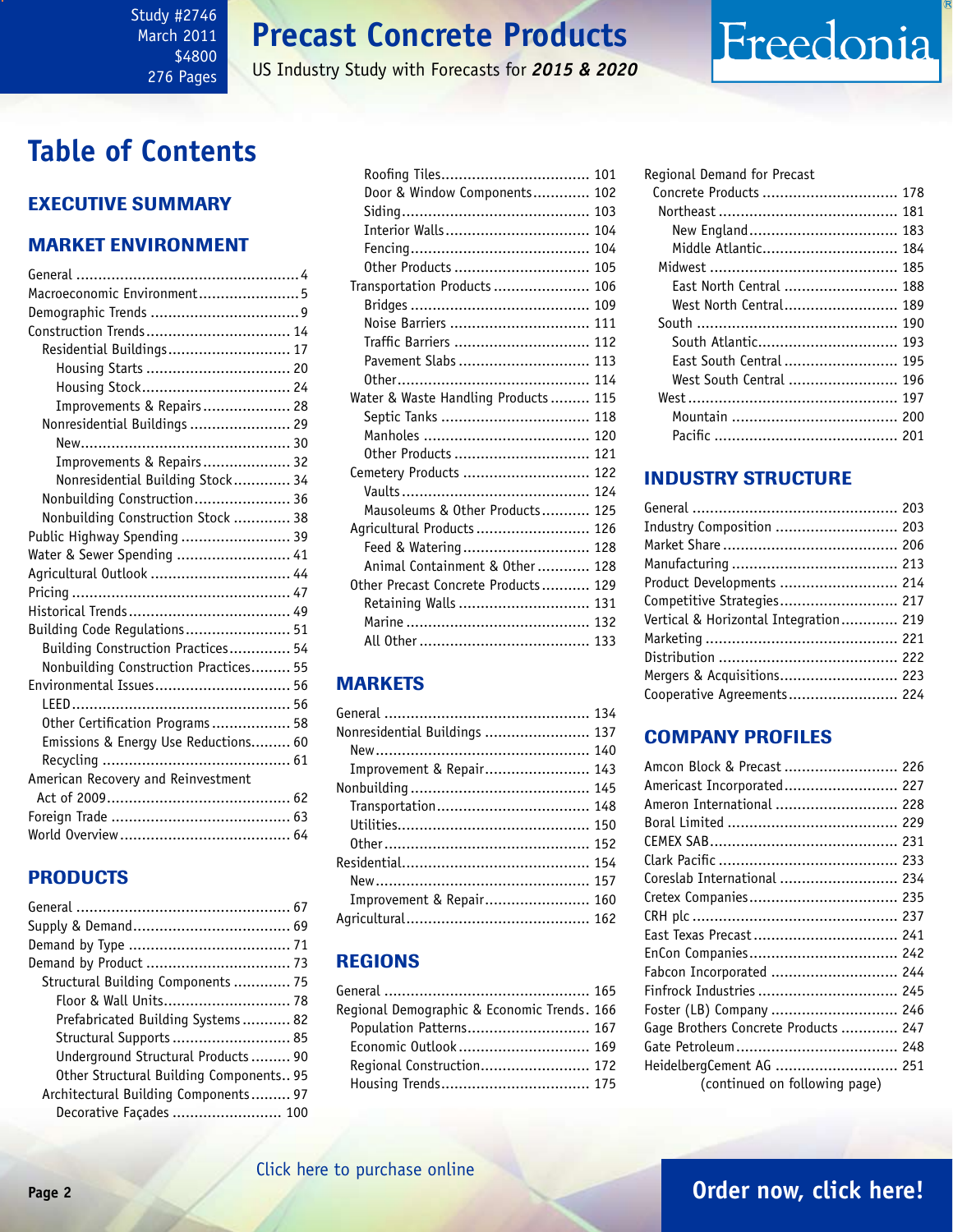<span id="page-2-0"></span>Study #2746 March 2011 \$4800 276 Pages

### **Precast Concrete Products**

US Industry Study with Forecasts for *2015 & 2020*

## **Table of Contents**

#### Company Profiles

(continued from previous page)

| Metromont Corporation  257              |  |
|-----------------------------------------|--|
| Miller (AC) Concrete Products 259       |  |
| Modern Precast Concrete  260            |  |
| Molin Concrete Products 262             |  |
| New Enterprise Stone & Lime  263        |  |
|                                         |  |
| Sidley (RW) Incorporated  265           |  |
| Smith-Midland Corporation  266          |  |
|                                         |  |
|                                         |  |
| Teichert Incorporated  270              |  |
|                                         |  |
| Unistress Corporation  272              |  |
|                                         |  |
| Wieser Concrete Products  274           |  |
| Other Companies Mentioned in Study  276 |  |

## **List of Tables/Charts**

#### Executive Summary

|--|--|--|--|

#### Market EnvironmenT

|    | 1 Macroeconomic Indicators9              |
|----|------------------------------------------|
|    | 2 Population & Households  13            |
|    | 3 Construction Expenditures 17           |
|    | 4 Residential Building Construction      |
|    | Expenditures 20                          |
|    | 5 Housing Starts  24                     |
|    | 6 Housing Stock by Type  27              |
|    | Cht Year of Construction of              |
|    | Housing Stock, 2010 27                   |
|    | 7 Residential Improvement                |
|    | & Repair Expenditures 29                 |
|    | 8 Nonresidential Building Construction   |
|    | Expenditures 32                          |
|    | 9 Nonresidential Building Improvement    |
|    | & Repair Expenditures 33                 |
|    | 10 Nonresidential Building Stock 36      |
| 11 | Nonbuilding Construction Expenditures 38 |
|    | 12 Nonbuilding Construction Stock 39     |

| 13 Public Highway Spending 41    |  |
|----------------------------------|--|
| 14 Water & Sewer Expenditures 43 |  |
| 15 Agricultural Indicators 47    |  |
| Cht Precast Concrete Product     |  |
| Pricing, 2000-2020 49            |  |

- 16 Precast Concrete Product Market, 2000-2010 ........................ 51
- 17 Precast Concrete Product Foreign Trade 64

#### PRODUCTS

| 1 Precast Concrete Product                |
|-------------------------------------------|
| Supply & Demand  71                       |
| 2 Precast Concrete Product                |
| Demand by Type 73                         |
| 3 Precast Concrete Product                |
|                                           |
| Cht Precast Concrete Product Demand       |
| by Product, 2010 74                       |
| 4 Precast Concrete Structural Building    |
| Component Demand  77                      |
| 5 Floor & Wall Unit Demand  79            |
| 6 Prefabricated Building System Demand 85 |
| 7 Structural Building Support Demand  87  |
| 8 Underground Structural                  |
| Product Demand 91                         |
| 9 Other Structural Building               |
| Component Demand  97                      |
| 10 Architectural Building Component       |
| Demand by Product 100                     |
| 11 Precast Concrete Transportation        |
| Product Demand 109                        |
| 12 Precast Concrete Water & Waste         |
| Handling Product Demand 118               |
| 13 Precast Concrete Cemetery              |
| Product Demand 124                        |
| 14 Precast Concrete Agricultural          |
|                                           |
| 15 Other Precast Concrete                 |
| Product Demand 131                        |

#### **MARKETS**

| 1 Precast Concrete Product          |  |
|-------------------------------------|--|
| Demand by Market 136                |  |
| Cht Precast Concrete Product Demand |  |
| by Market, 2010 137                 |  |
| 2 Nonresidential Building Precast   |  |
| Concrete Product Demand  140        |  |

| 3 New Nonresidential Building         |
|---------------------------------------|
| Precast Concrete Product Demand  142  |
| 4 Nonresidential Building Improvement |
| & Repair Precast Concrete             |
| Product Demand 145                    |
| 5 Nonbuilding Precast Concrete        |
| Product Demand 148                    |
| 6 Transportation Market Precast       |
| Concrete Product Demand  150          |
| 7 Utilities Market Precast            |
| Concrete Product Demand  152          |
| 8 Other Nonbuilding Markets Precast   |
| Concrete Product Demand  153          |
| 9 Residential Buildings Precast       |
| Concrete Product Demand  157          |
| 10 New Residential Buildings Precast  |
| Concrete Product Demand  159          |
| 11 Residential Buildings Improvement  |
| & Repair Precast Concrete             |
| Product Demand 162                    |
| 12 Agricultural Market Precast        |
| Concrete Product Demand  164          |

Freedonia

#### REGIONS

| 1 Population by Region  169                |
|--------------------------------------------|
| 2 Gross Domestic Product by Region 172     |
| 3 Construction Expenditures by Region. 175 |
| 4 Regional Housing Indicators 177          |
| 5 Precast Concrete Product                 |
|                                            |
| Cht Precast Concrete Product Demand        |
| by Region, 2010 180                        |
| 6 Northeast Precast Concrete               |
| Product Demand 183                         |
| 7 Midwest Precast Concrete                 |
| Product Demand 188                         |
| 8. South Precast Concrete                  |
| Product Demand 193                         |
| 9 West Precast Concrete                    |
|                                            |

#### INDUSTRY STRUCTURE

| 1 US Sales of Selected Precast Concrete |  |
|-----------------------------------------|--|
| Product Manufacturers, 2010 205         |  |
| Cht US Precast Concrete Product         |  |
| Market Share, 2010 207                  |  |
| 2 Selected Cooperative Agreements  225  |  |

### **Page 3 [Order now, click here!](#page-6-0)**

#### [Click here to purchase online](http://www.freedoniagroup.com/DocumentDetails.aspx?Referrerid=FM-Bro&StudyID=2746)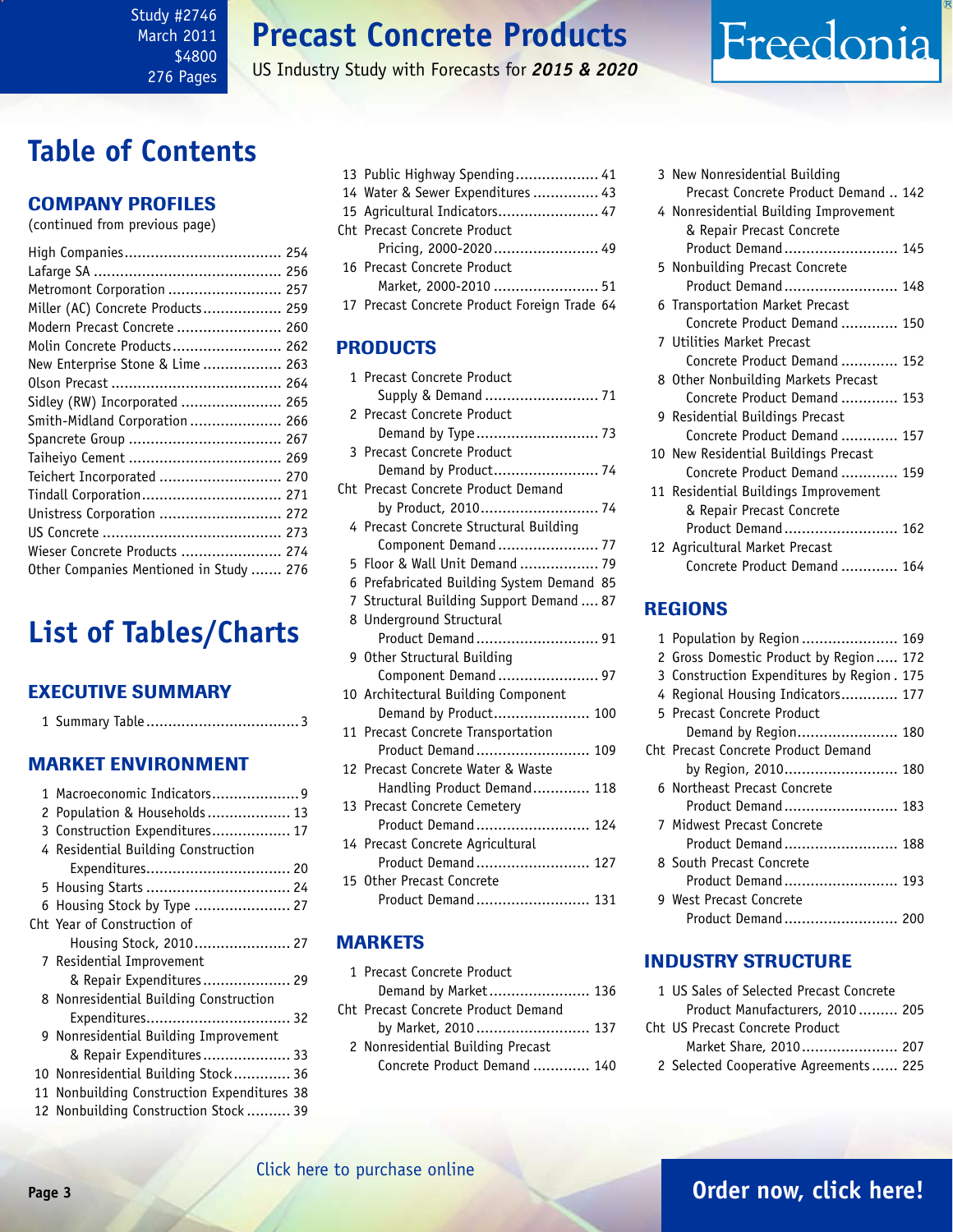### **Precast Concrete Products**

<span id="page-3-0"></span>Study #2746 March 2011 \$4800 276 Pages

#### US Industry Study with Forecasts for *2015 & 2020*

## Freedonia

*Demand will be supported by the consistent quality of precast concrete products and their ability to reduce the cost and time of construction projects compared to site-poured concrete.*

### **US demand to rise 6.1% annually through 2015**

US demand for precast concrete products is forecast to rise 6.1 percent annually to \$11.3 billion in 2015. This pace will represent a turnaround from the 2005-2010 time frame when demand fell on account of a precipitous drop in construction activity toward the latter part of the period. The vast majority of demand for precast concrete products comes from construction markets. Growth in demand will be driven by an across-the-board rebound in construction activity from a low 2010 base.

In addition to being buoyed by increased construction activity, demand for precast concrete components will be supported by more intensive use of these products. Precast concrete components will be favored over other building materials because of their durability and longer lifespans. Compared to site-poured concrete, precast concrete building components offer such desirable characteristics as consistent quality and the ability to reduce the cost and time of construction projects.

### **Residential building to be fastest growing market**

Residential building will be the fastest growing market for precast concrete products, advancing at a rate of 9.3 percent annually through 2015. Growth will be helped by the expected large rise in housing starts from a low 2010 base. Products that will fare particularly well in



this market include foundations, basement walls and floors.

Nonresidential building is the largest precast concrete product market, comprising nearly one-half of all demand. Strong growth is expected in the office and commercial, and institutional market segments, where precast concrete products are used because of their ease of installation, consistent product quality and long lifespan.

### **Architectural components to be fastest growing types**

Of all product types, architectural building components are forecast to see the fastest growth in demand through

2015. Growth will be spurred by the rising use of such products as decorative façades, door and window surrounds, and siding. Roofing tiles will also support demand and will benefit from their popularity in the rapidly growing residential markets in the South and West.

Structural building components account for the largest share of product demand. Above-average growth will be supported by builders increasingly specifying precast concrete products at the expense of less durable wood products and more costly steel products. Prefabricated buildings, floors and walls, and underground building supports will all experience healthy gains.

Copyright 2011 The Freedonia Group, Inc.

### **Page 4 [Order now, click here!](#page-6-0)**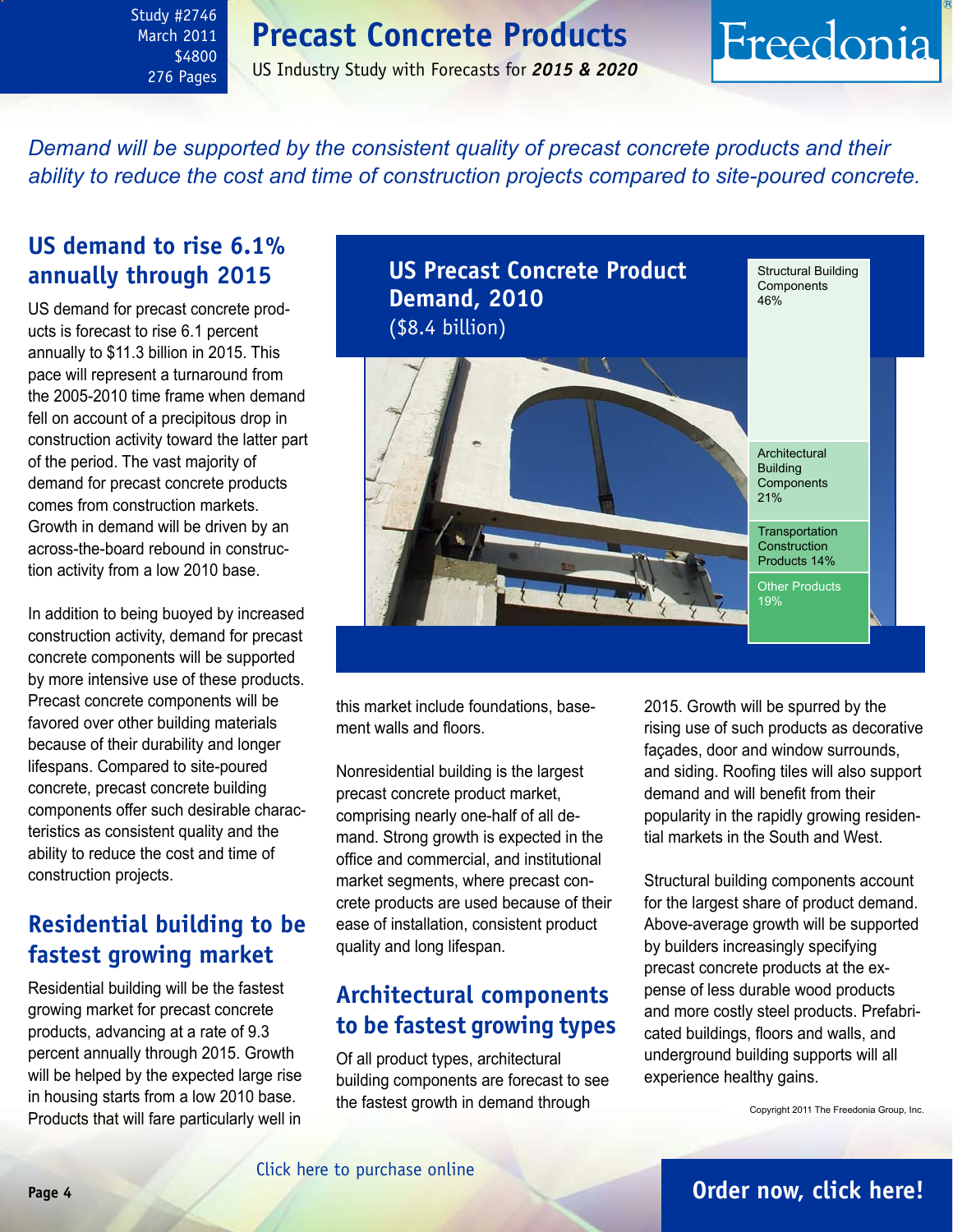### **Precast Concrete Products**

US Industry Study with Forecasts for *2015 & 2020*

### **Sample Text, Table & Chart**

<span id="page-4-0"></span>Study #2746 March 2011 \$4800 276 Pages

#### **TABLE IV-2**

Freedonia

#### **NONRESIDENTIAL BUILDING PRECAST CONCRETE PRODUCT DEMAND (million dollars)**

#### **products**

#### **Structural Building Components**

Structural building components made from precast conc floor and wall units, prefabricated buildings, building supports, underground structural products, and other items such as stairs and 2010, structural building components accounted for the large precast concrete product demand, totaling 46 percent.

Demand for precast concrete structural building components is the structural.

foundations.



starts will boos

Further growth for precast concrete structural building component demand will be supported by construction trends that call for increasing use of precast concrete materials instead of site-poured concrete or building products made from other materials. Builders and contractors will specify precast concrete components as they can be mass-produced in factory-like settings. Not only does this process create products with more consistent quality than site-poured concrete, but precast concrete products can be inspected to make sure that specifications are met prior to shipment, and not at the job site. This reduces construction times and costs, as work crews do not have to wait for poured concrete to cure. Moreover, precast concrete products can require less labor to install than poured concrete. For instance, a home builder may opt precast concrete slabs as structural foundations and basemen of pouring a concrete foundation. Precast concrete products only require a crane for installation, and a standard construct generally considered capable enough to perform other related site. such as the attachment of structural supports, or the installation





#### **Page 5 [Order now, click here!](#page-6-0)** [Click here to purchase online](http://www.freedoniagroup.com/DocumentDetails.aspx?Referrerid=FM-Bro&StudyID=2746)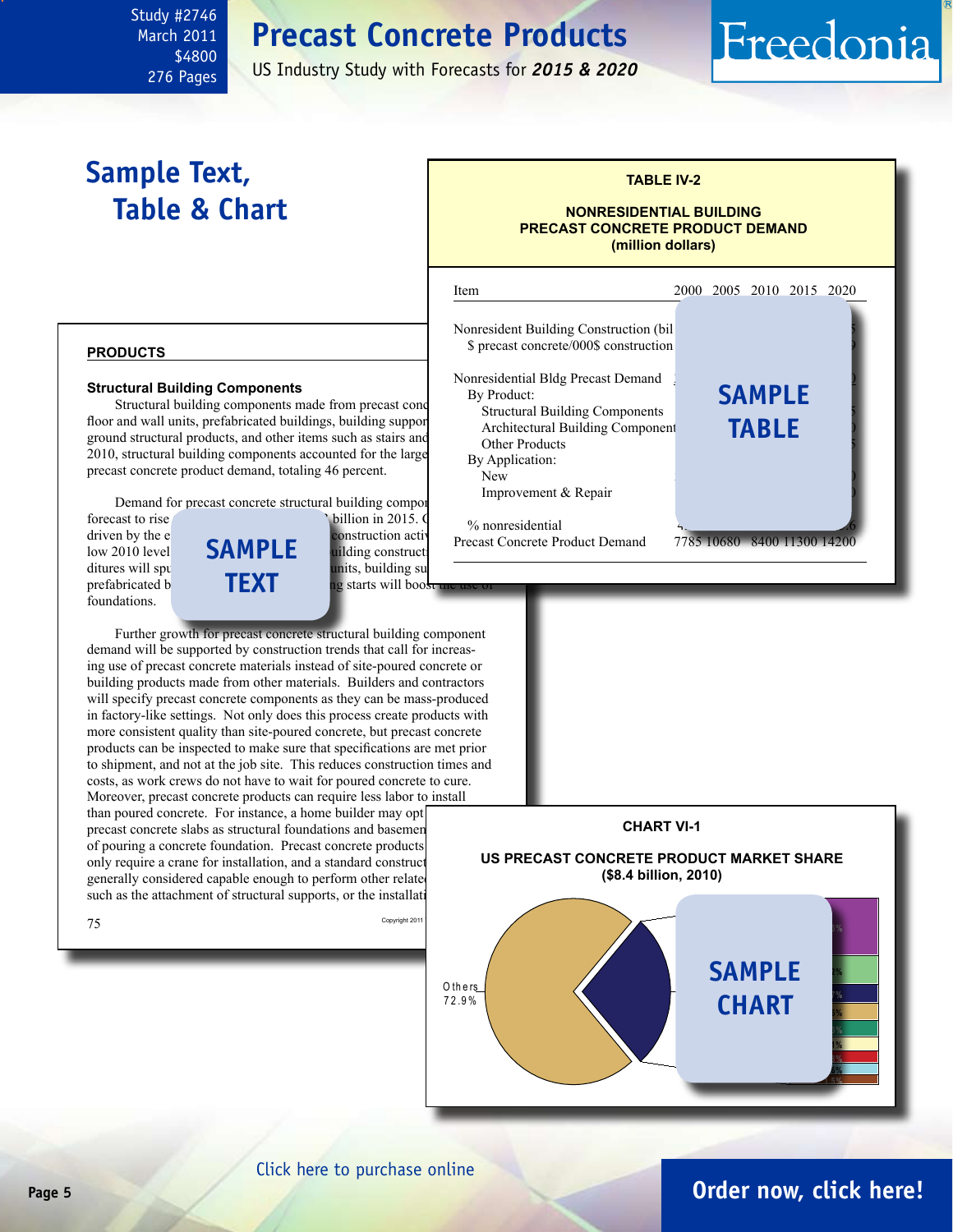### **Precast Concrete Products**

US Industry Study with Forecasts for *2015 & 2020*

### **Sample Profile, Table & Forecast**

<span id="page-5-0"></span>Study #2746 March 2011 \$4800 276 Pages

#### **COMPANY PROFILES**

**Smith-Midland Corporation** 5119 Catlett Road Midland, VA 22728 540-439-3266 http://www.smithmid.com

Revenue: Employn

construction

### **Smi PROFILE exts and installs sample**

 $Key Proc$   **betural precast panels** 

precast concrete products for construction, utility and agricultural applications. The Company also licenses products, and rents

The Company competes in the US precast concrete product industry via the manufacture of precast concrete buildings and architectural precast panels. In 2009, precast buildings accounted for \$4 million of Smith-Midland's total revenues. These structures, which are sold under the EASI-SET brand name, are prefabricated, portable, single-story utility buildings that are delivered to job sites preassembled. Among end uses for EASI-SET buildings are communications shelters, hazardous materials storage, guard houses, restrooms, concessions stands, pump and well houses, equipment shelters, dugouts, press boxes, control rooms, electrical enclosures and generator housings. These structures resist bullets, impacts, fire, vandalism, earthquakes and hurricanes. Smith-Midland produces EASI-SET prefabricated buildings in 10-foot-by-12-foot, 12-foot-by-16-foot and 12-foot-by-20-foot standard sizes. Furthermore, the EASI-SET product line includes EASI-SPAN expandable precast concrete modular buildings. EASI-SPAN buildings

 $266$  Copyright 2011 The Freedonia Group, Inc.

"Demand for precast concrete products in the Pacific subregion is projected to rise 5.8 percent annually to \$1.9 billion in 2015. Advances will be spurred by the expected growth in residential building and nonresidential building construction expenditures from their low 2010 bases. Continued demand for housing will support precast concrete product demand, as many homes in the region -- especially those erected in earthquake-prone areas -- are made from precast concrete because of its ability to withstand severe shocks." --Section V, pg. 209



**TABLE V-9**

Freedonia

**WEST PRECAST CONCRETE PRODUCT DEMAND**

### **Page 6 [Order now, click here!](#page-6-0)**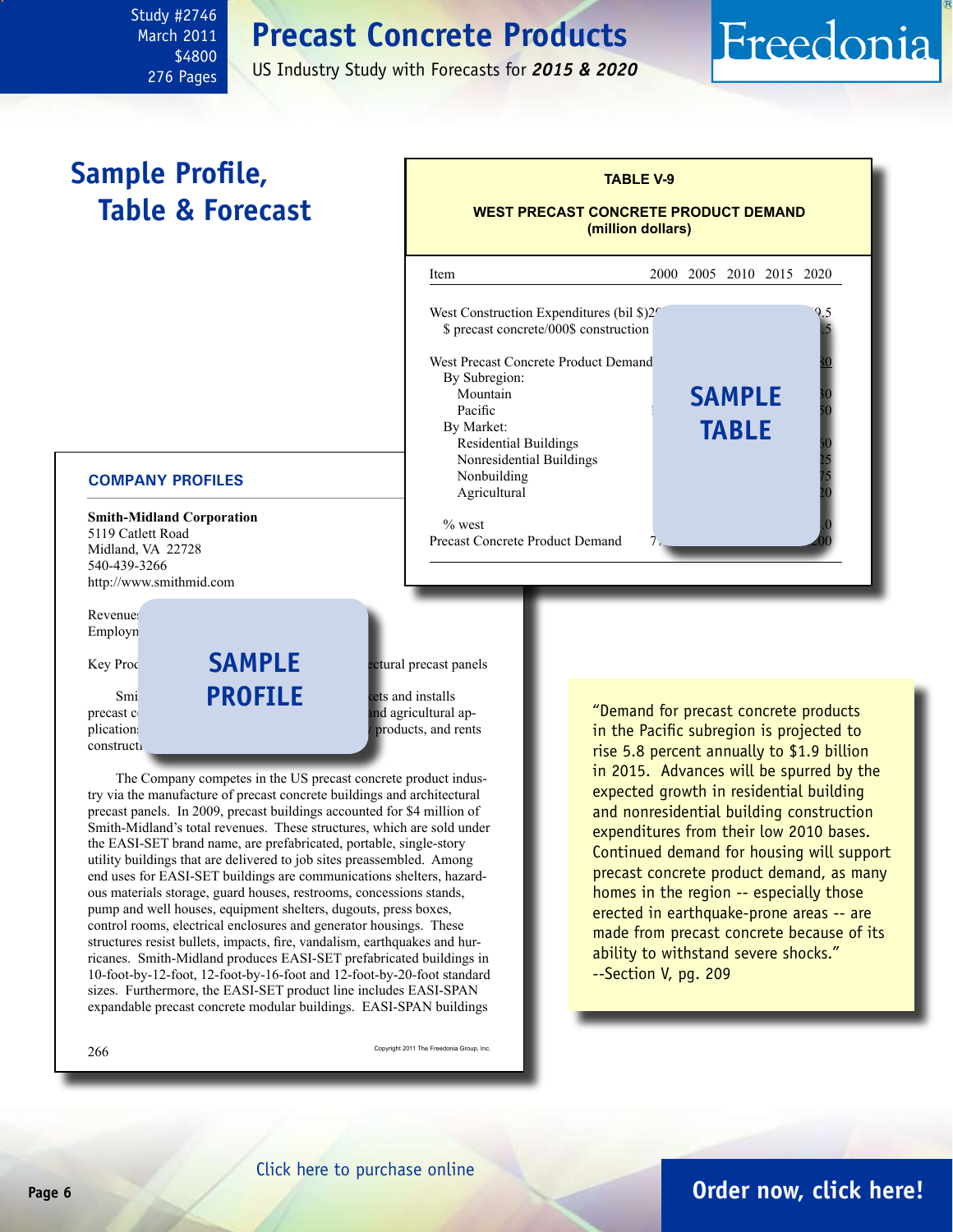### <span id="page-6-0"></span>**ORDER INFORMATION**

**Five Convenient Ways to Order**

INDUSTRY MARKET RESEARCH FOR BUSINESS LEADERS, STRATEGISTS, DECISION MAKERS

# Freedonia

**ONLINE: [www.freedoniagroup.com](http://www.freedoniagroup.com/DocumentDetails.aspx?Referrerid=FM-Bro&StudyID=2746)**

**MAIL: Print out and complete the order form and send to The Freedonia Group (see address at the bottom of this form)**

**PHONE: Call toll free, 800.927.5900 (US) or +1 440.684.9600**

**FAX: +1 440.646.0484 (US)**

**EMAIL: [info@freedoniagroup.com](mailto:info@freedoniagroup.com)**

#### **Free Handling & Shipping**

**There is NO charge for handling or UPS shipping in the US. Expect delivery in 3 to 5 business days. Outside the US, Freedonia provides free airmail service. Express delivery is available at cost.**

#### **Orders Outside of the US**

**Checks must be made payable in US funds, drawn against a US bank and mailed directly to The Freedonia Group. For wire transfers please contact our customer service department at info@ freedoniagroup.com. Credit cards accepted.**

#### **Credit Card Orders**

**For convenience, Freedonia accepts American Express, MasterCard or Visa. Credit card purchases must include account number, expiration date and authorized signature.**

#### **Save 15%**

**If you order three (3) different titles at the same time, you can receive a 15% discount. If your order is accompanied by a check or wire transfer, you may take a 5% cash discount (discounts do not apply to Corporate Use Licenses).**

#### **Corporate Use License**

**Now every decision maker in your organization can act on the key intelligence found in all Freedonia studies. For an additional \$2600, companies receive unlimited use of an electronic version (PDF) of the study. Place it on your intranet, e-mail it to coworkers around the world, or print it as many times as you like,** 

[Click here to learn more about](http://www.freedoniagroup.com/pdf/FreedoniaCULBro.pdf)  [the Corporate Use License](http://www.freedoniagroup.com/pdf/FreedoniaCULBro.pdf)

| <b>ORDER FORM</b><br><b>F-WEB. 2746</b>                                                                                                                                                                                        |                                                                                                               |
|--------------------------------------------------------------------------------------------------------------------------------------------------------------------------------------------------------------------------------|---------------------------------------------------------------------------------------------------------------|
|                                                                                                                                                                                                                                |                                                                                                               |
|                                                                                                                                                                                                                                |                                                                                                               |
|                                                                                                                                                                                                                                |                                                                                                               |
| Corporate Use License (add to study price) *<br>$+$ \$2600<br>П                                                                                                                                                                |                                                                                                               |
| Additional Print Copies @ \$600 each *<br>Total (including selected option) \$                                                                                                                                                 |                                                                                                               |
| □ Enclosed is my check (5% discount) drawn on a US bank and payable to<br>The Freedonia Group, Inc., in US funds (Ohio residents add 7.75% sales tax)                                                                          | (No PO Box please)                                                                                            |
| □ Bill my company □ American Express □ MasterCard □ Visa                                                                                                                                                                       | City/State/Zip                                                                                                |
| MМ<br>YY                                                                                                                                                                                                                       |                                                                                                               |
| Credit Card #<br><b>Expiration Date</b>                                                                                                                                                                                        |                                                                                                               |
| Signature experience and the state of the state of the state of the state of the state of the state of the state of the state of the state of the state of the state of the state of the state of the state of the state of th | Email and the contract of the contract of the contract of the contract of the contract of the contract of the |

**\* Please check appropriate option and sign below to order an electronic version of the study.**

#### **Corporate Use License Agreement**

**The above captioned study may be stored on the company's intranet or shared directory, available to company employees. Copies of the study may be made, but the undersigned represents that distribution of the study will be limited to employees of the company.**

#### **Individual Use License Agreement**

**The undersigned hereby represents that the above captioned study will be used by only \_\_\_ individual(s) who are employees of the company and that the study will not be loaded on a network for multiple users. In the event that usage of the study changes, the Company will promptly notify Freedonia of such change and will pay to Freedonia the appropriate fee based on Freedonia's standard fee schedule then in effect. Note: Entire company corporate use license, add \$2600; one additional user, add \$600; two additional users, add \$1200; three additional users, add \$1800.**

**Signature Signature**

**The Freedonia Group, Inc. 767 Beta Drive • Cleveland, OH • 44143-2326 • USA • [Web site: www.freedoniagroup.com](http://www.freedoniagroup.com/Home.aspx?ReferrerId=FM-Bro) Tel US: 800.927.5900 or +1 440.684.9600 • Fax: +1 440.646.0484 • [e-mail: info@freedoniagroup.com](mailto:info@freedoniagroup.com)**